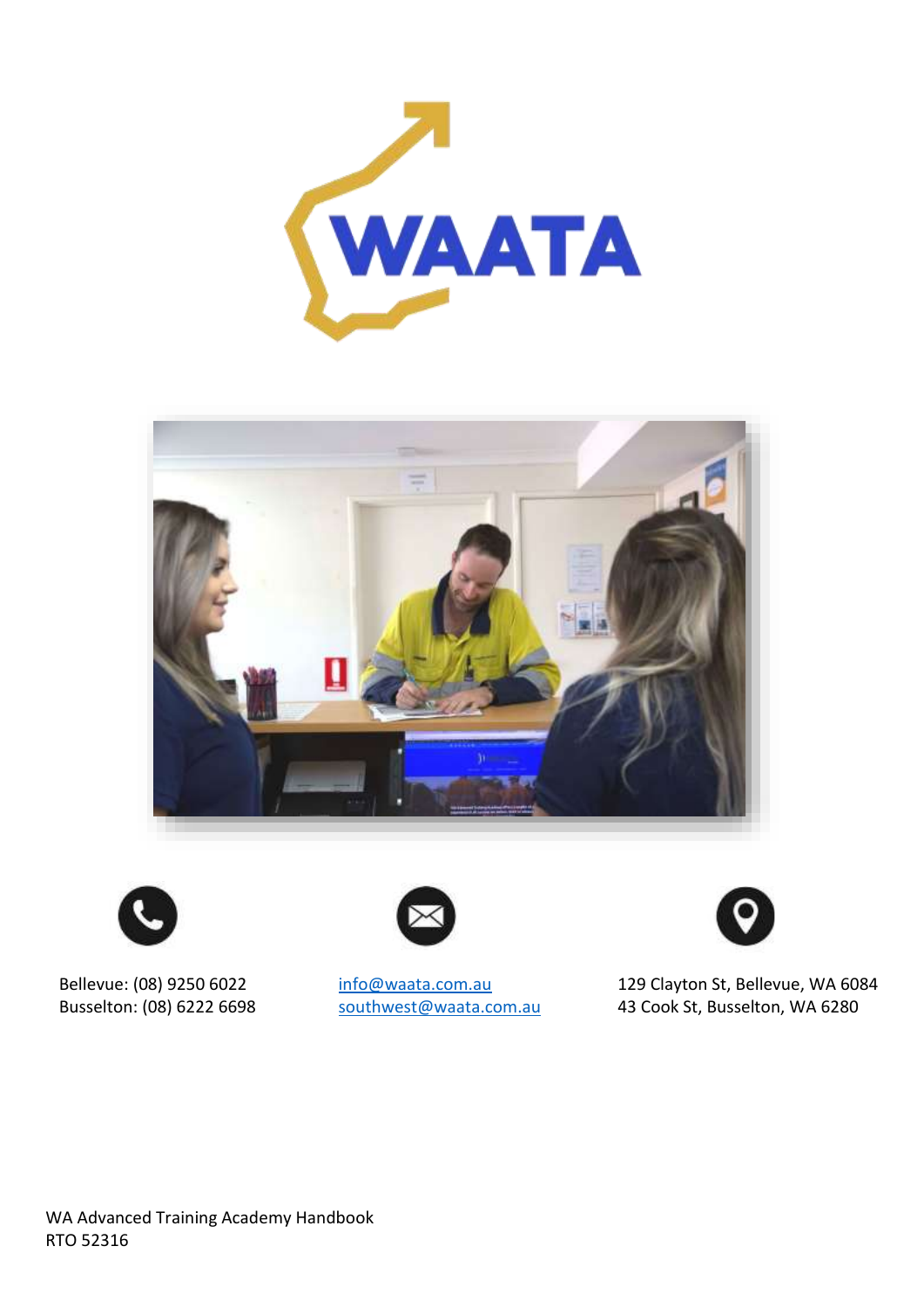## **About us**

Our Training Academy was started with the focus of delivering skills to our clients that are realistic and relevant to the careers they are in and/or careers they wish to enter, and what industry and business require.

With WA industry booms one of the state's major problems is a skilled people shortage and to resolve this business import labour whether from overseas or interstate to meet the demand.

Our Training Manager has over 30 years of industry experience being both practical and knowledge skills without lost time or injury and whatever he delivers he has the competence and practical experience. His focus is to impart this knowledge onto all his students so they can work using the skills they have obtained safely and confidently and gain their own experience.

Our other trainers have undergone intensive training under the guidance of our training manager with an emphasis on real skills.

Our office manager who is highly skilled in the field of business management will give you customer service second to none and assist you with all your enquiries and address them in the most expedient way.

We pride ourselves on our interpersonal skills and treat all our customers with respect and integrity and all we ask is the same in return.

## **Introduction**

This student handbook has been designed to answer many of the questions you may have. It also explains the terms and condition that students must follow whilst attending WA Advanced Training Academy for one of our courses. Full copies of the Policies and procedures are available for viewing on request.

You must take the time to read this handbook and refer to it when questions arise.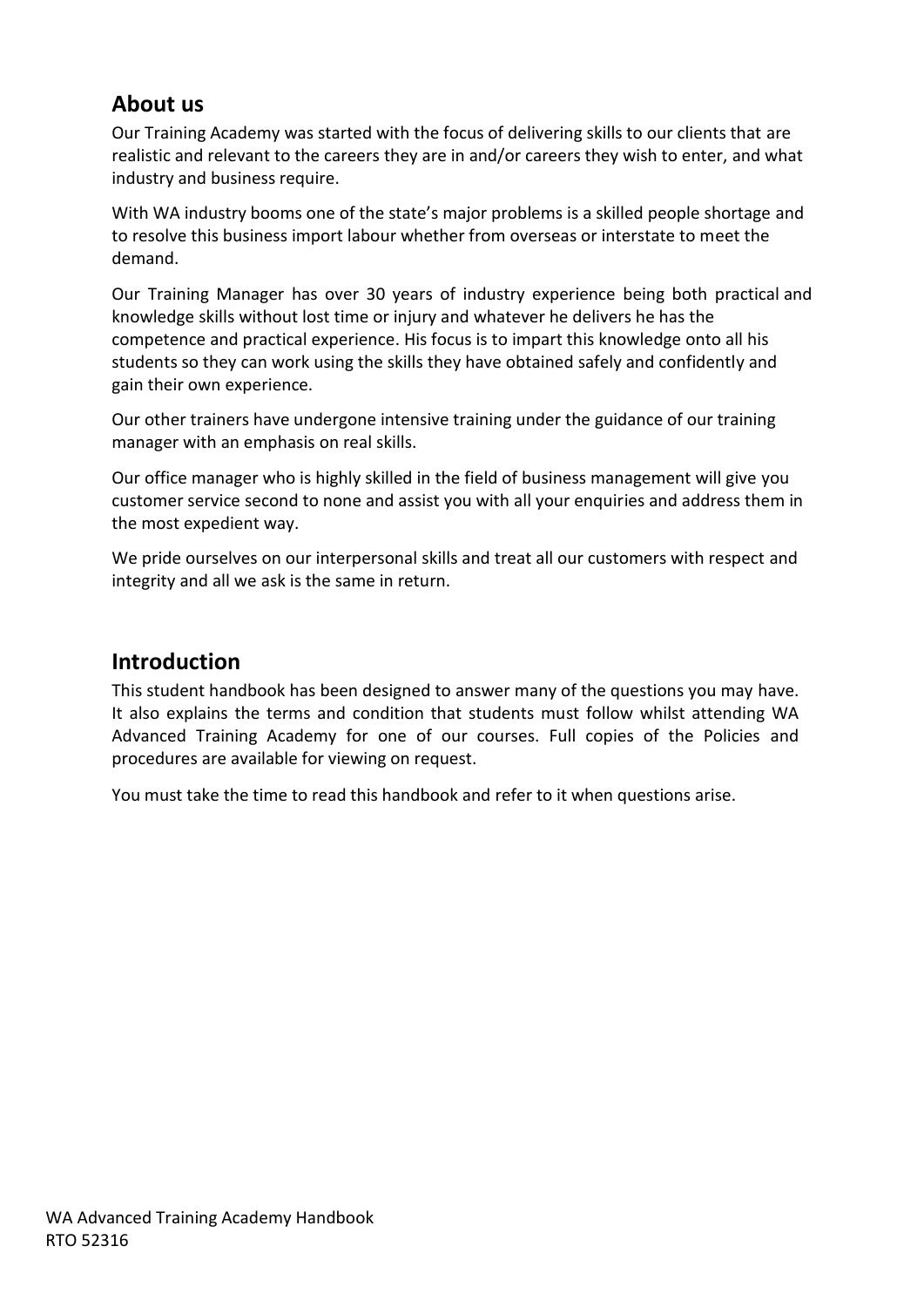# **Changes to Personal Information**

When you complete your enrolment form, you declare that the information you have given is true and correct. If changes are made whilst completing your training to any of the following, please notify administration staff:

- Change of address
- Change of phone number
- Change of name (documents such as marriage certificate must be provided to verify change of name)

# **Unique Student Identifier (USI)**

This is a legal requirement. We cannot issue your certificate(s) unless you provide us with a valid USI. If you do not have a USI, our staff will be more than happy to assist you with this upon course commencement.

## **COVID-19**

Masks are mandatory while on WAATA premises.

Any person entering WAATA must use the COVID-19 contact register or scan one of the many QR codes around our premises to check in.

## **Smoking**

WAATA is a smoke free environment.

Smoking is not permitted in any part of the WAATA Training Centre.

Cigarettes may be consumed in the designated area (located in the right side of the parking lot), and students are expected to dispose of the cigarette butts properly in the smoking trays provided.

## **Lunch/Breaks**

Class breaks will have duration of 10 –15 minutes. Meal breaks will be no longer than one hour.

The kitchen has an urn, fridge and microwave for use by students. A food truck is also available from approx.12:00pm (Bellevue site only).

All students are required to clean up after themselves and wash any utensils that they may have used. Disposable cups should be deposited in the rubbish bins provided.



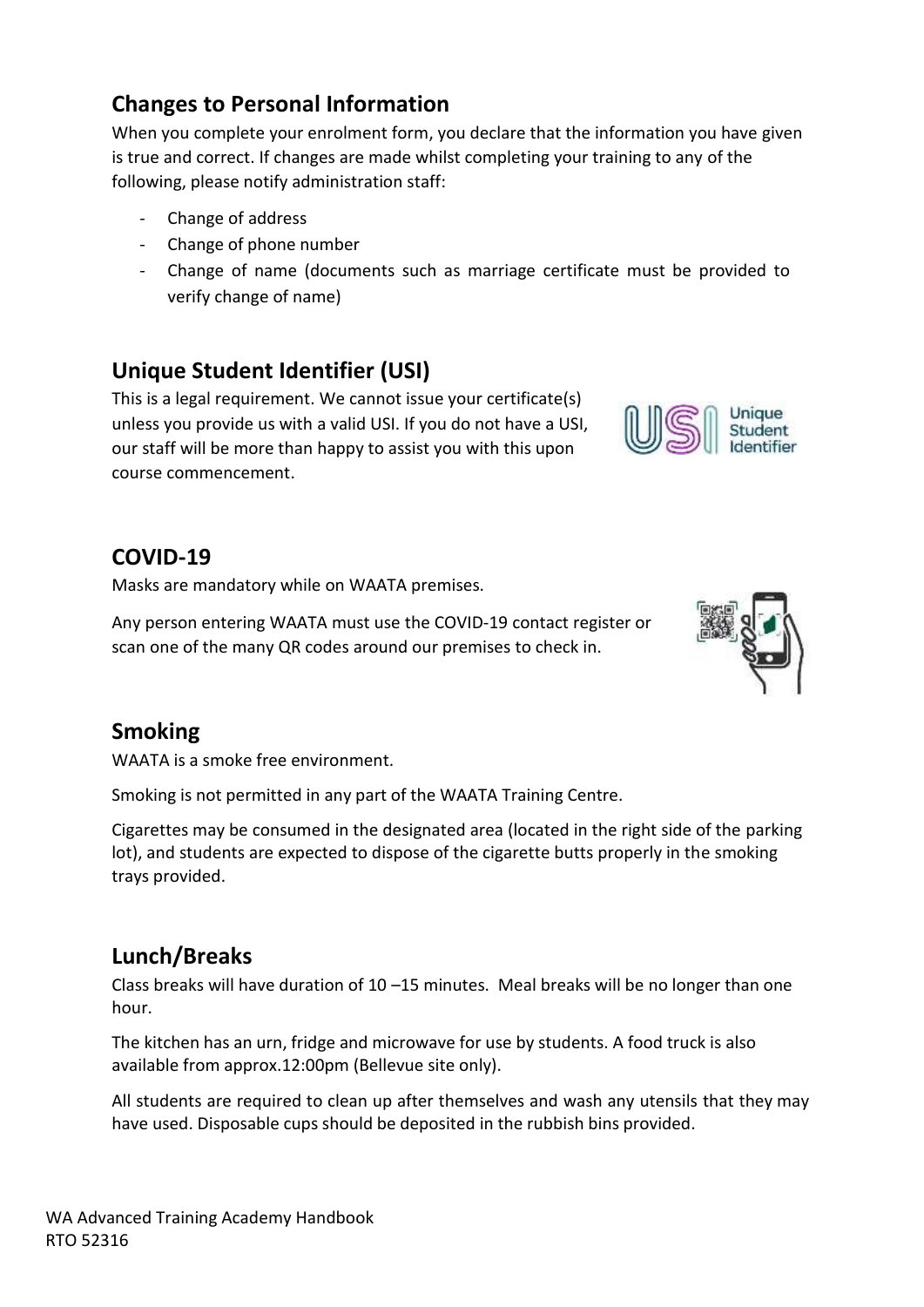## **Enrolment Procedure**

The student must meet all legislative and government registration requirements before to can enroll in a course at WAATA. Enrolment can be made via the WAATA Website, attendance at the office or over the telephone. Deposits are requested for all courses.

When you book with us, you will receive a confirmation email with important and useful information about your course, our facility and what is required from you before attending. It is important to read this email carefully and to contact us if you have any further questions.

Identification must be provided before starting any course.

## **Mobile Phones**

Without exception mobile phones must be turned off during class time. This is an act of common courtesy shown towards both other students and staff of WAATA.

#### **Attendance**

The courses offered by WAATA all stress professional practices, and this includes attendance.

The following standards are expected from all students attending WAATA:

- **Punctuality**
- Reliability regarding attendance

- Advise WAATA when they are either going to be late or unable to attend aclass The above points are essential behaviour for success in any employment situation.

Many of the WAATA units involve learning through discussion and active participation.It is therefore expected that students manage their time whilst attending the course(s) of their choice so that they obtain adequate sleep. Communication and interaction are two important keys to success, and both of these attribute to required practices.

Classes will begin within 5 minutes of the specified time.

Students who are sick or otherwise unable to attend the classes are requested to contact WAATA at their earliest possible convenience.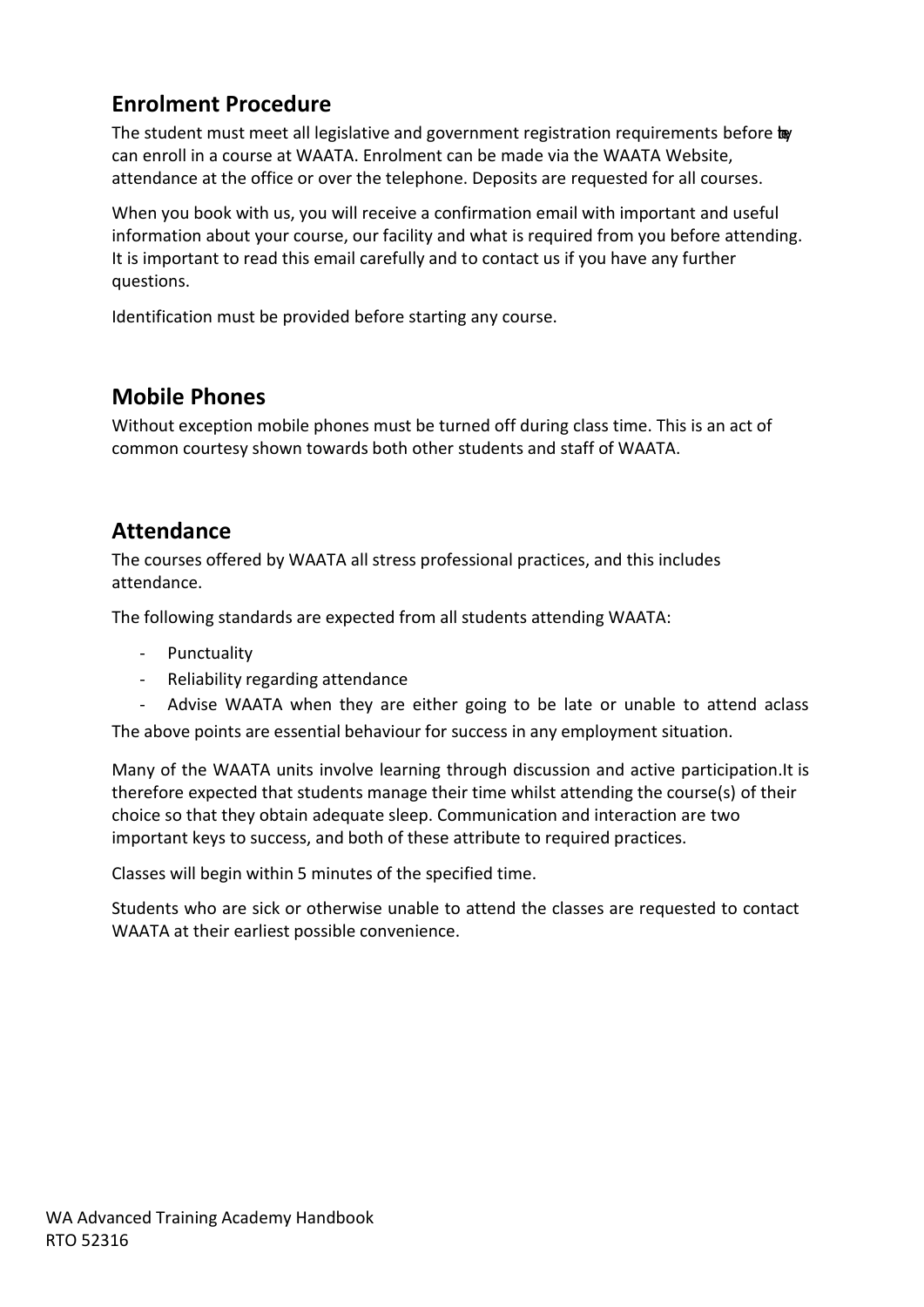## **Withdrawal or Deferral from Courses**

Students may withdraw from a course without incurring a failure, providing they discuss their options for completion with the Training Manager.

The refund policy that applies to withdrawal is outlined later in this student handbook.

Deferral means that a student may withdraw from a course for a maximum of a threemonth time period, and later join a subsequent course at approximately the same point of time they withdrew from the earlier course. Deferral requires the student to discuss in person their training options with the Training Manager. WAATA has a policy of allowing deferral on a case by case basis.

## **High Risk Work Licence (HRWL) Applications**

If you are attending a High Risk course, WAATA will forward your application to WorkSafe. The application will need a copy of your Statement of Attainment, Passportphoto and two forms of Identification.

If you insist on processing the application yourself, you will need to sign the 'WorkSafe Declaration' confirming you will be doing this and we will not **ACE TO TEMPORT WORKSAFE @** accept responsibility if the documents go missing.



#### **Grounds for Immediate Expulsion**

The WAATA Training Manager may expel a student who displays any of the following:

Any student/client who is disorderly within the WAATA Training Centre, or who acts in an offensive, aggressive, violent, or hostile manner to any WAATA staff member, or other students.

Anyone involved in any illegal activity on WAATA premises.

Drunkenness or chemically altered behaviour on WAATA premises.

Anyone caught cheating during formal assessments at WAATA.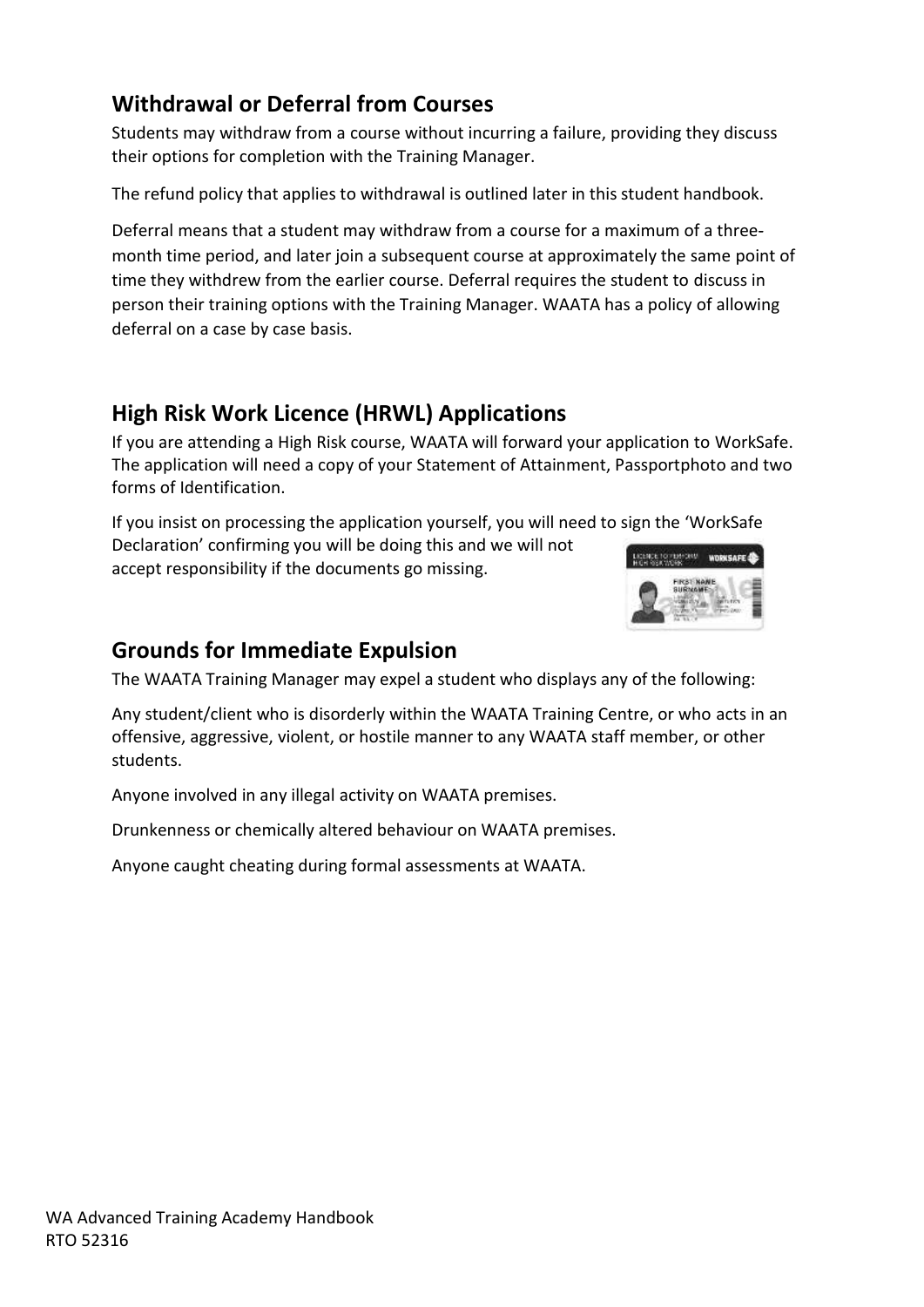## **Student Complaints**

WAATA recognises that an effective system of handling student complaints is an essential part of quality customer service. Students are our most valued customers.

WAATA provides a complaints handling procedure which:

- Is easily understood by the student
- Is prompt and courteous
- Keeps the student lodging the complaint informed of what is happening
- Can be managed in the first instance by any Staff member who is approached by a student with a complaint
- Provides for different responses depending on the seriousness and complexity of the complaint
- Protects confidentiality of staff and complainant, as required
- Leads to improvement in the level of our services through appropriate remedial action.

#### **How to Register a Student Complaint**

Students can register a complaint by making a complaint in writing to any member of the WAATA Administration staff.

Each complaint is recorded in the first instance on a Student Complaint Form available from reception on request.

The form registers your complaint and obligates staff to take action on your behalf to address and resolve the complaint.

The Student Complaint form is a confidential document.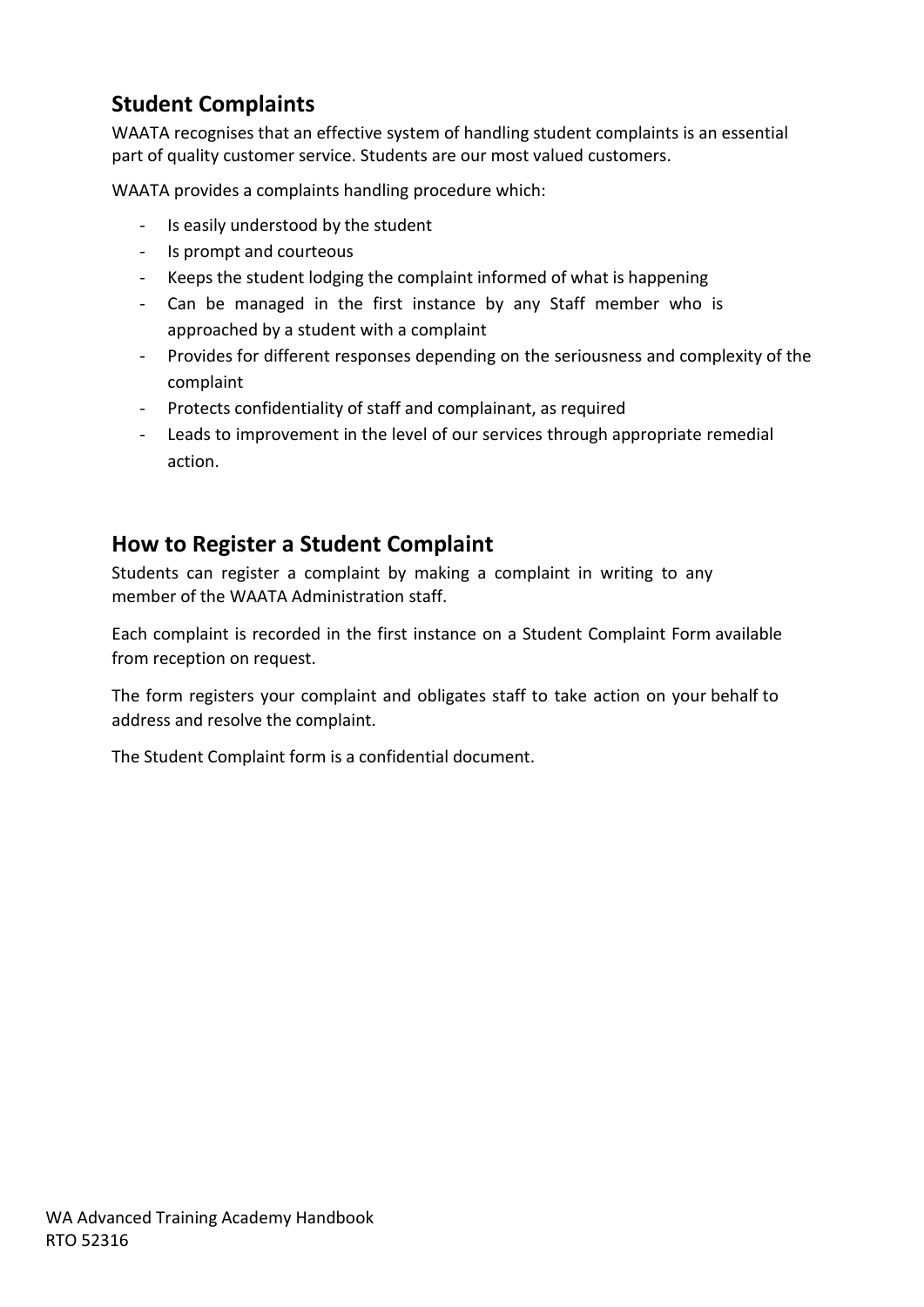## **Appeal Procedure**

WAATA seeks to prevent appeals by ensuring that students are satisfied with their program and its outcomes. Staff of WAATA are expected to be fair, courteous and helpful in all dealings with students. Any complaint about a staff member or program will be treated seriously, investigated thoroughly and dealt with according to the merit of the complaint. The circumstances and results of any appeal are analysed thoroughly by senior management for their implications. They are then acted on appropriately so as to remove any grounds for appeal in the future by improving the relevant functions.

In the event of a complaint or an appeal, a student would be expected to resolve the matter at the most direct level in the first instance. However, if they are not satisfied they could escalate the issue to a higher authority.

The processes for dealing with a complaint or appeal are:

- Talk directly with the person to resolve the problem.
- Seek the assistance of his/her trainer.
- Consult with the Training Manager.
- Write to the Manager of WAATA outlining the complaint.
- Seek arbitration by a third party acceptable to all parties to the complaint.

If the complaint is still unresolved, the student will be advised of external organisations of appeal.

#### **Privacy Act**

WAATA is bound by the National Privacy Principles. All information provided by the student to WAATA is covered by the Privacy Act 1988 and the subsequent Act Amendments 2000. WAATA will only use the information for internal purposes to identify and contact the student should the need arise. Information will not be divulged to any third party other than as required under State or Commonwealth Law.

Students requiring access to their records may do so by contacting the Administration Officer or Training Manager either in person or by written request.

A full copy of our Privacy Act can be found on WAATA's website.

#### **Equal Opportunity**

WAATA is an equal opportunity provider of training and will make every attempt to meet the needs of all people wishing to attend any WAATA courses, and in accordance with our access and equity policy and procedure.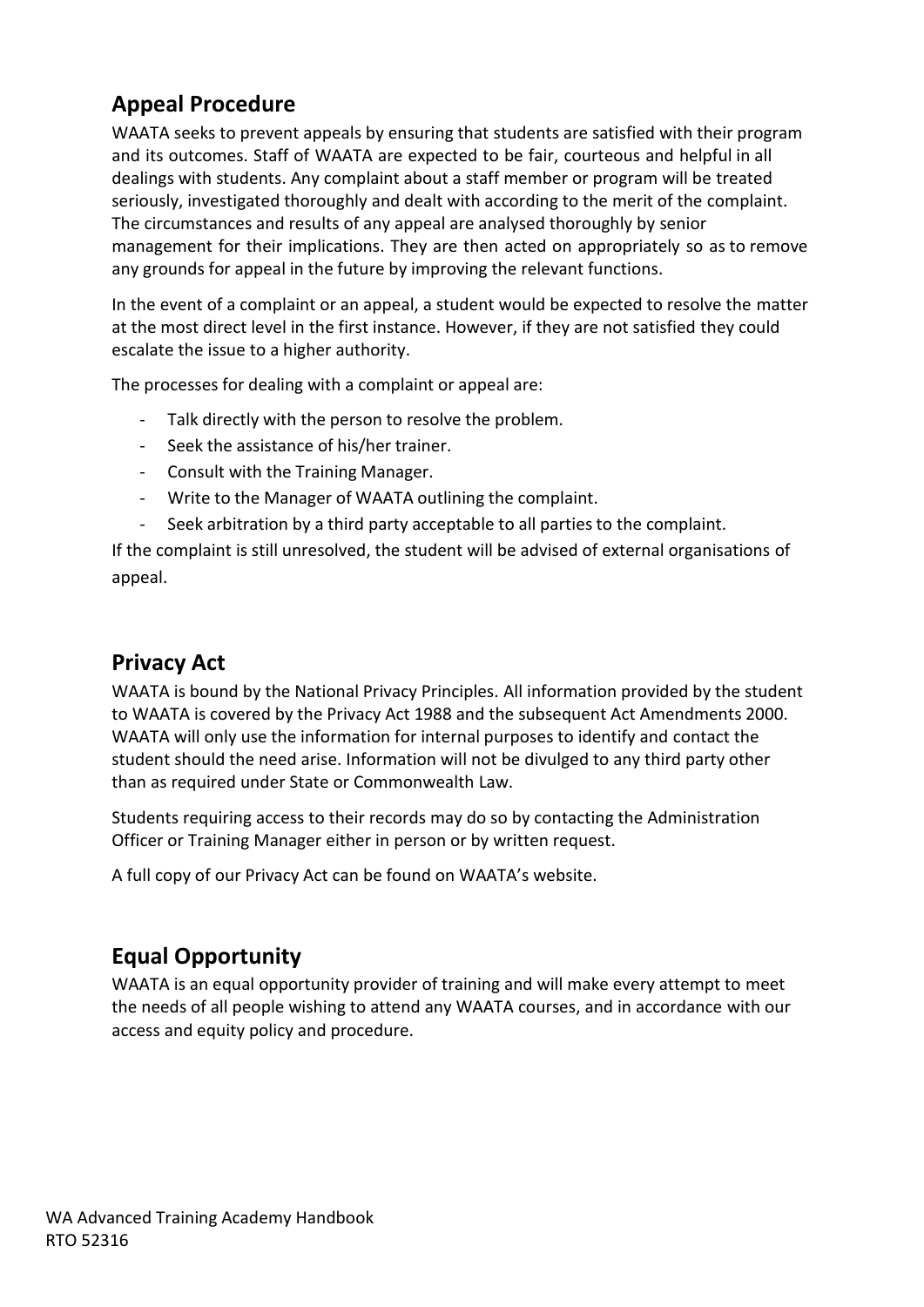## **Discrimination and/or Harassment Guidelines**

Staff of WAATA and students are responsible for ensuring that their own behaviour contributes to the maintenance of the learning environment free from all forms of discrimination and harassment, including sexual harassment.

The Equal Opportunity Act (1984) makes it unlawful to discriminate against people either directly or indirectly. The grounds under which it is unlawful are:

- Race
- Sex
- Marital status
- Pregnancy
- Impairment
- Religious or political conviction
- Age
- Family responsibility or family status

Discrimination is defined as:

- Treating someone less favourably than another person in the same or similar circumstances.
- Treating someone less favourably than another because of a characteristic which applies or is assumed to apply to a group to which that person belongs.

Harassment is defined as any uninvited or unwelcome conduct that any reasonable person would anticipate as offending, humiliating or intimidating another person.

Discrimination and harassment may occur:

- As a single incident, or a series of incidents
- As a result of actions by an individual or by a group
- Between staff/student, staff/staff and student/student situations

Behavior that may be acceptable in private, social or cultural settings among some groups of people may be unacceptable in a workplace or educational institution.

Behavior that is acceptable to one person may not be acceptable to another. Therefore, the harasser is not the person who decides that harassment has or has not occurred.

Discrimination and harassment covers a range of verbal and physical behaviourwhich is unwelcomed, unsolicited and unreciprocated.

Harassment includes inappropriate conduct that is unwelcome, demeaning, unreciprocated, intimidating and/or offensive against an individual or a group of people. Harassment occurs when behaviour and/or language is found to be offensive; it does not apply to reciprocal behaviour or banter of a private nature which neither party finds offensive at the time of the event. (Continued on next page)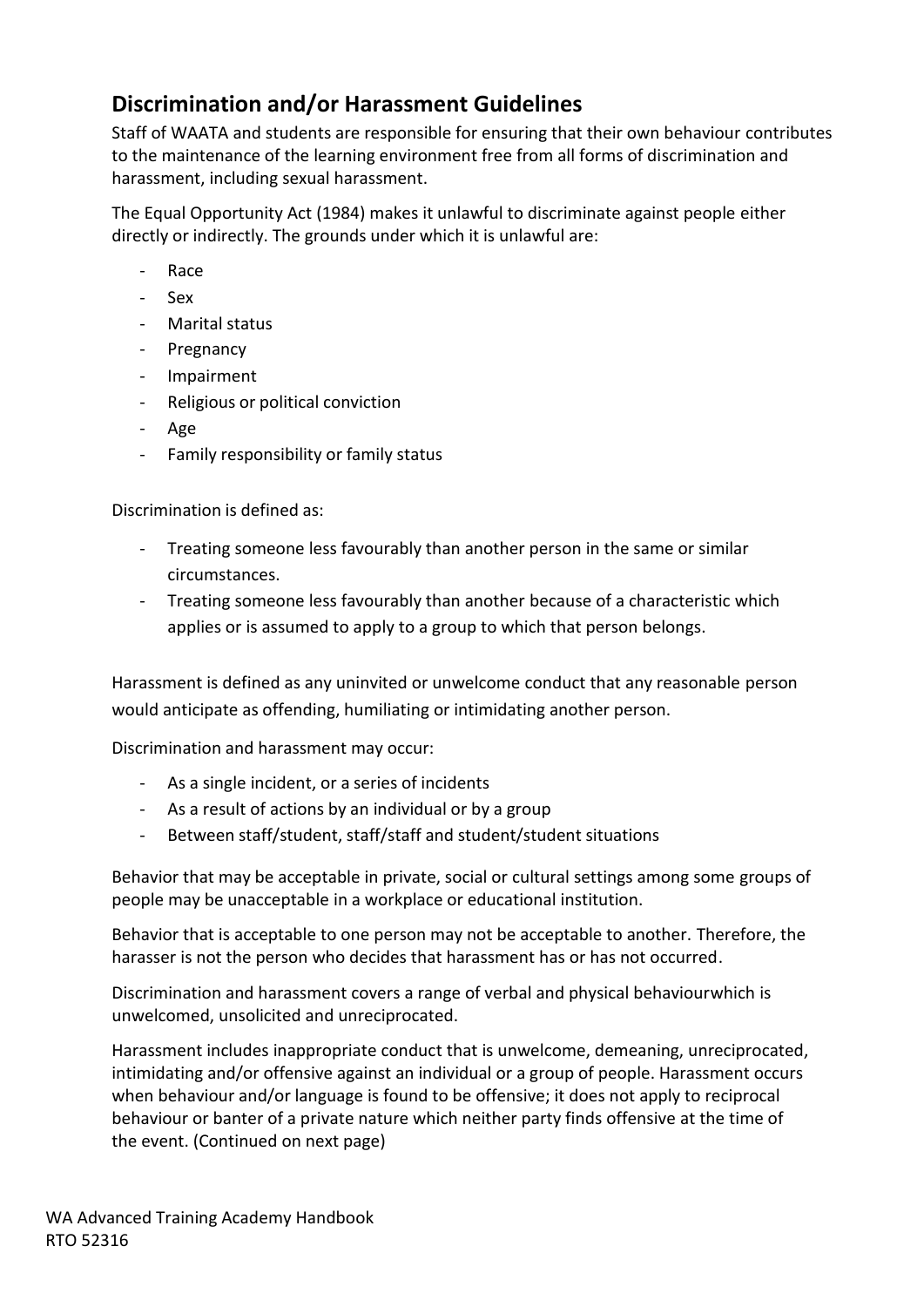(Continued from previous page)

Discrimination includes both direct and indirect discrimination that disadvantages an individual, and/or groups, any other discrimination that is embedded in and which takes effect through the operation of any system.

Direct discrimination:

Refers to individual actions or behaviour usually resulting from prejudiced or stereotypical thinking.

Indirect discrimination:

- Involves instances where certain people are unreasonably excluded or otherwise disadvantaged by apparently neutral policies, practices, procedures or decisions which are unfair or unequal in their effect.

If the student believes that they have been the victim of discrimination and/or harassment, ask to speak to the Training Manager of WAATA.

## **Assessment for Accredited Training**

Assessments at WAATA are based on both theoretical verbal and practical aspects of the courses studied. They comply with the principles of validity, reliability, fairness and flexibility.

Assessments will be conducted by accredited Workplace Assessors.

Methods of assessment will include, but not restricted to:

- Observation
- Practical demonstration
- Verbal Questioning
- Written tests
- Role Play/Simulations

As part of the assessment process the student is expected to complete all assignments in the required time, as outlined by the course notes and assessment rules.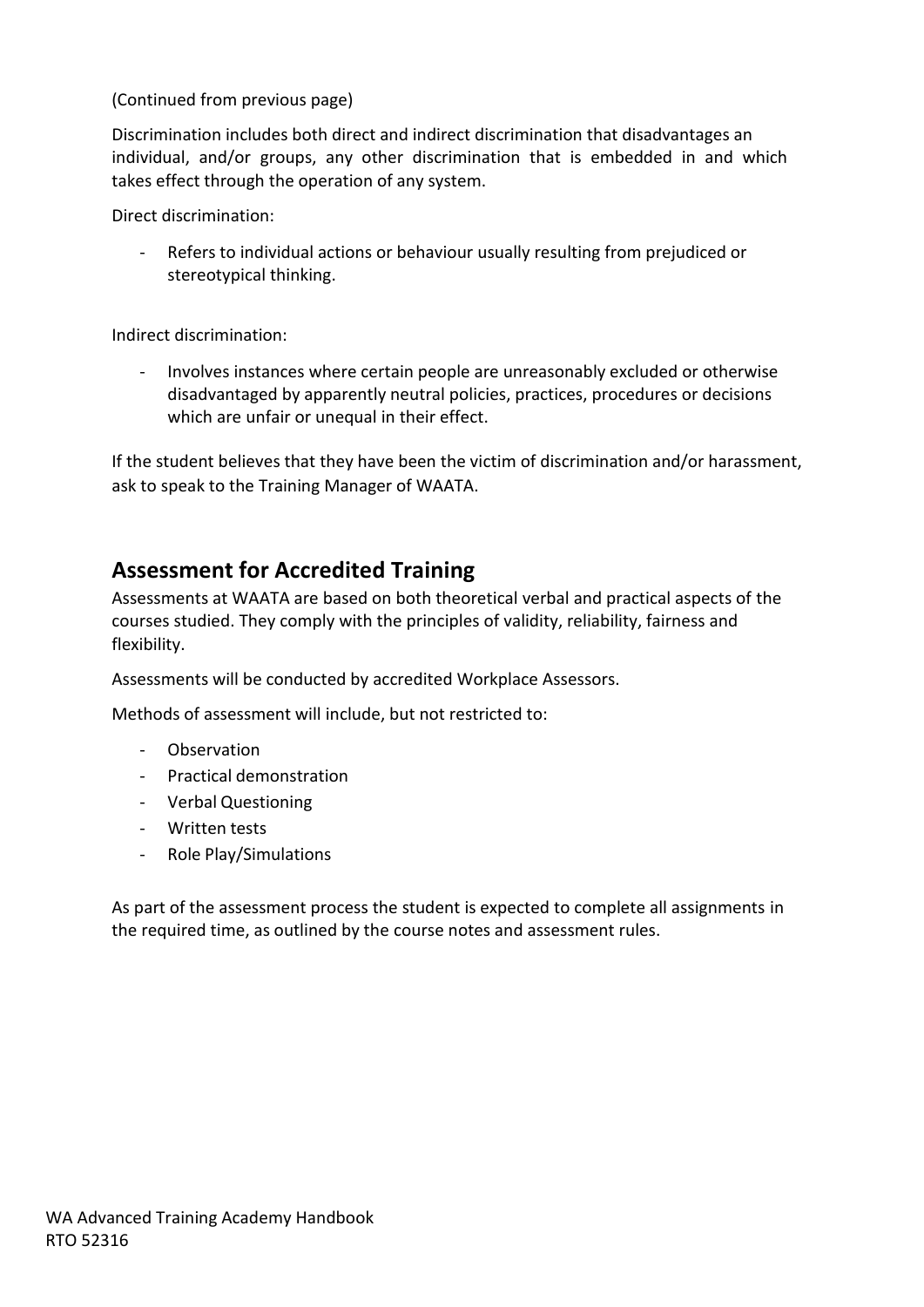# **Course Review and Final Assessment Procedure for Accredited**

#### **Programs**

All WAATA courses that are competency based and are assessed on that basis. Someone is either competent, or they are not, for the unit or course which they are attending.

If a student has achieved competence for only certain units in a complete qualification, WAATA Training manager may decide to recommend a Statement of Attainment for those units. The WAATA Training manager will also suggest a path of study for that student in order that they can achieve a complete qualification.

WAATA will issue qualifications and Statements of Attainment in accordance with the requirements of the NVR guidelines, and the specific terminology of the relevant endorsed training packages and/or accredited courses.

# **Students Requiring Special Consideration in Assessment due to Disability**

If a student has a permanent or temporary disability which may affect their ability to complete an assessment, they are to speak with the Training Manager, who in discussion will determine if that student qualifies for special consideration.

## **Behavior During Assessments**

The student is entitled to sit his/her assessments in conditions which are free of disruptions from any other person (except where the assessor is conveying information relevant to the conduct of the assessment).

Talking during assessments by students will not be tolerated.

All assessments are closed book, so no reference material can be used or left on the student's desk.

When the assessor announces the assessment is finished all work is to cease immediately.

Before the student hands in their assessment, they are to make sure that their details have been completed on the cover sheet.

## **Repeat Opportunities for Assessment**

Each student is allowed 3 attempts (at no extra cost) to prove competency. The repeat assessment(s) will be held at a time suitable for both the student and the staff. All assessments taken after the unsuccessful third attempt will incur a fee.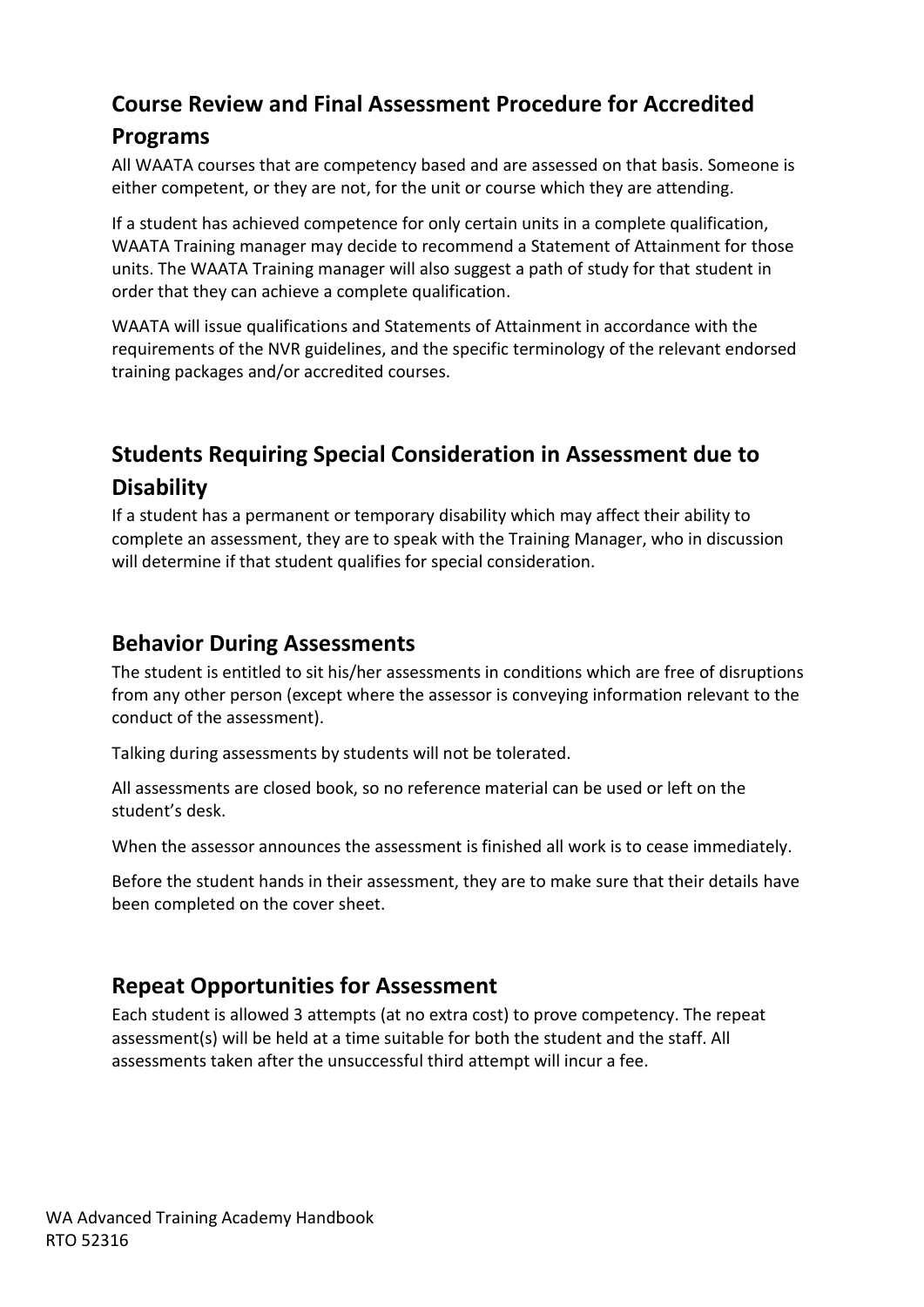## **Assessment Appeal**

A student has the right to appeal within 14 days of receiving notification that they are marked as "not yet competent" for any unit of competency or accredited training course. This appeal is to be made in writing to the Training Manager at WAATA.

The Training Manager will review the appeal and the student will be notified within 7 working days of receiving the appeal with the outcome.

## **Cheating**

Any student found to be cheating during a formal assessment will be immediately asked to cease the assessment. Cheating will constitute automatic failure of the course. No refund will be given, and the student will not be able to re-sit the assessment for a period of one month.

## **Replacement Cards/ Certificates**

If you have completed a course with us and have a lost or stolen card/certificate, we can replace this for \$15.00. Copies of certificates are provided at no charge.

Any information regarding your High Risk Work Licence will need to be discussed with WorkSafe on 1300 307 877.

# **Recognition of Prior Leaning (RPL), Recognition of Current Competencies (RCC) and National Recognition**

RCC & RPL means recognition of competency currently held regardless of how, when or where the learning occurred, that they may be counted towards the achievement of a qualification.

RCC/RPL takes into account skills and knowledge gained through:

- Formal Training Work Experience
- Other life experiences

By claiming RPL/RCC it could mean that you may be able to complete a course in less time.

RPL assessment is required to be supported by relevant evidence. RCC your skills and knowledge must be current to earn recognition.

National Recognition is recognition of all qualifications and statements of attainment is-sued by all other RTO's. WAATA Require the candidate to present the original certificates for verification and will from 2016 provide credit to learners based on their Authenticated VET Transcripts issued by the Registrar.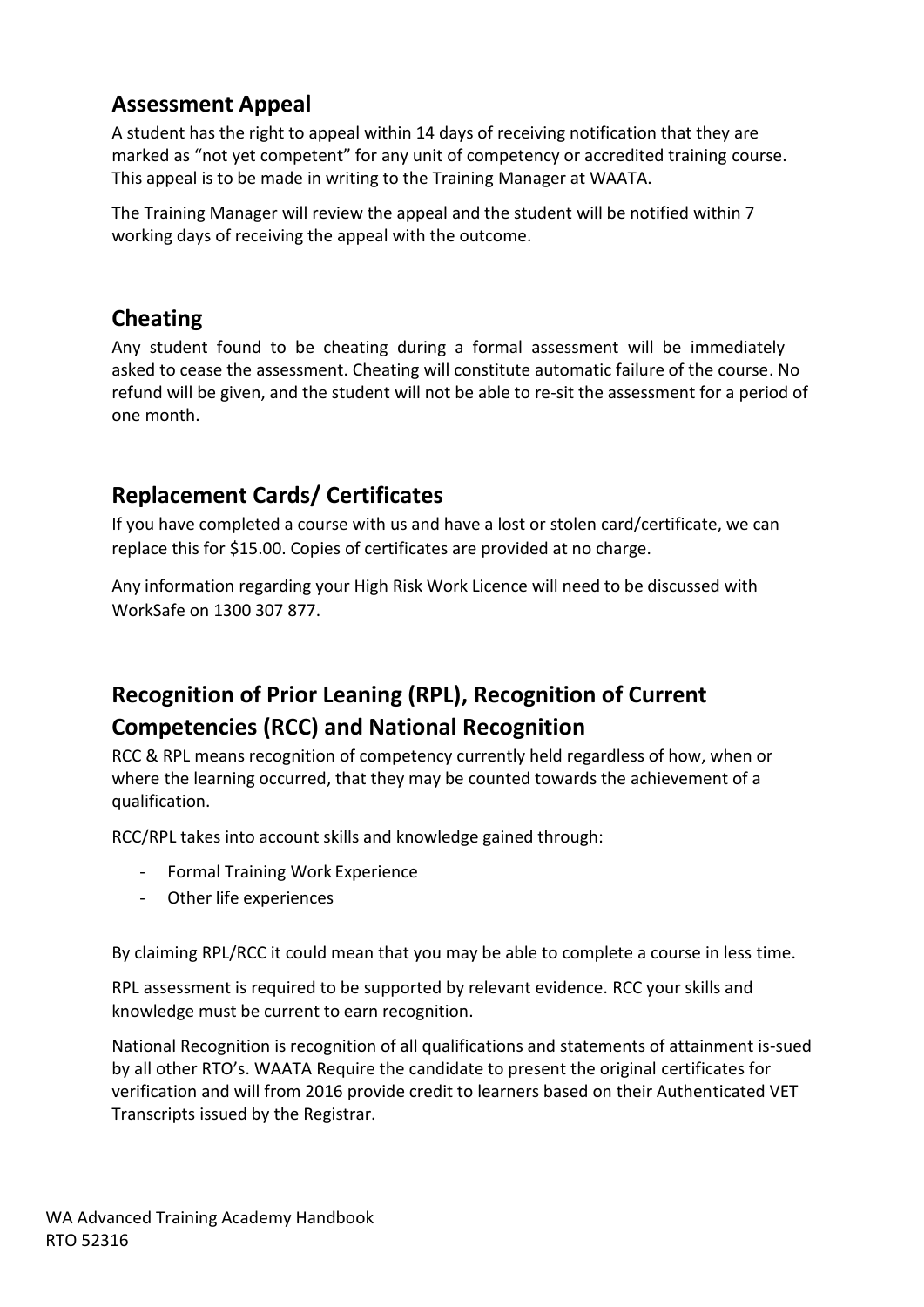# **External Emergency Contact Details**

| Ambulance | - 000 |  |
|-----------|-------|--|
| Police    | 000   |  |
| Fire      | 000   |  |

## **Occupational Health and Safety Standards**

WAATA provides its students with the opportunity to study, learn and develop skills in a safe and healthy educational and social environment.

Students and staff of WAATA are required to comply with Occupational Health and Safety requirements 1984. Further to this, the management of WAATA have a responsibility for the duty of care of students and staff attending the training centre.

## **Fire and Evacuation Procedure**

- 1. Assist anybody in immediate danger, only if it safe to do so.
- 2. Close any doors to isolate the area and contain the fire.
- 3. Contact reception to ensure that the fire is reported to the Fire Brigade or ring the Fire Brigade direct on 000.
- 4. Notify the Warden, prepare to attack the fire (only if safe to do so). If unsafeto do so, move to the designated assembly area (see the floor plan located next to reception).
- 5. Remain at the designated assembly area and ensure that everybody is accounted for.
- 6. Do not evacuate until told to do so by the Warden.

## **Accident or Injury**

In the event of accident or injury:

- 1. Check for danger. Do not enter unsafe areas; if possible switch off any electrical equipment.
- 2. Make the victim comfortable and commence first aid procedures if safe to do so.
- 3. Contact the First Aid officer at WAATA and advise them of the situation.
- 4. All accidents or injuries must be reported to WAATA.
- 5. All accidents and injuries must be documented using the appropriate Accident/Injury form, available from the WAATA administration.
- 6. Contact appropriate emergency services (Fire, Ambulance and Police) on 000 if required.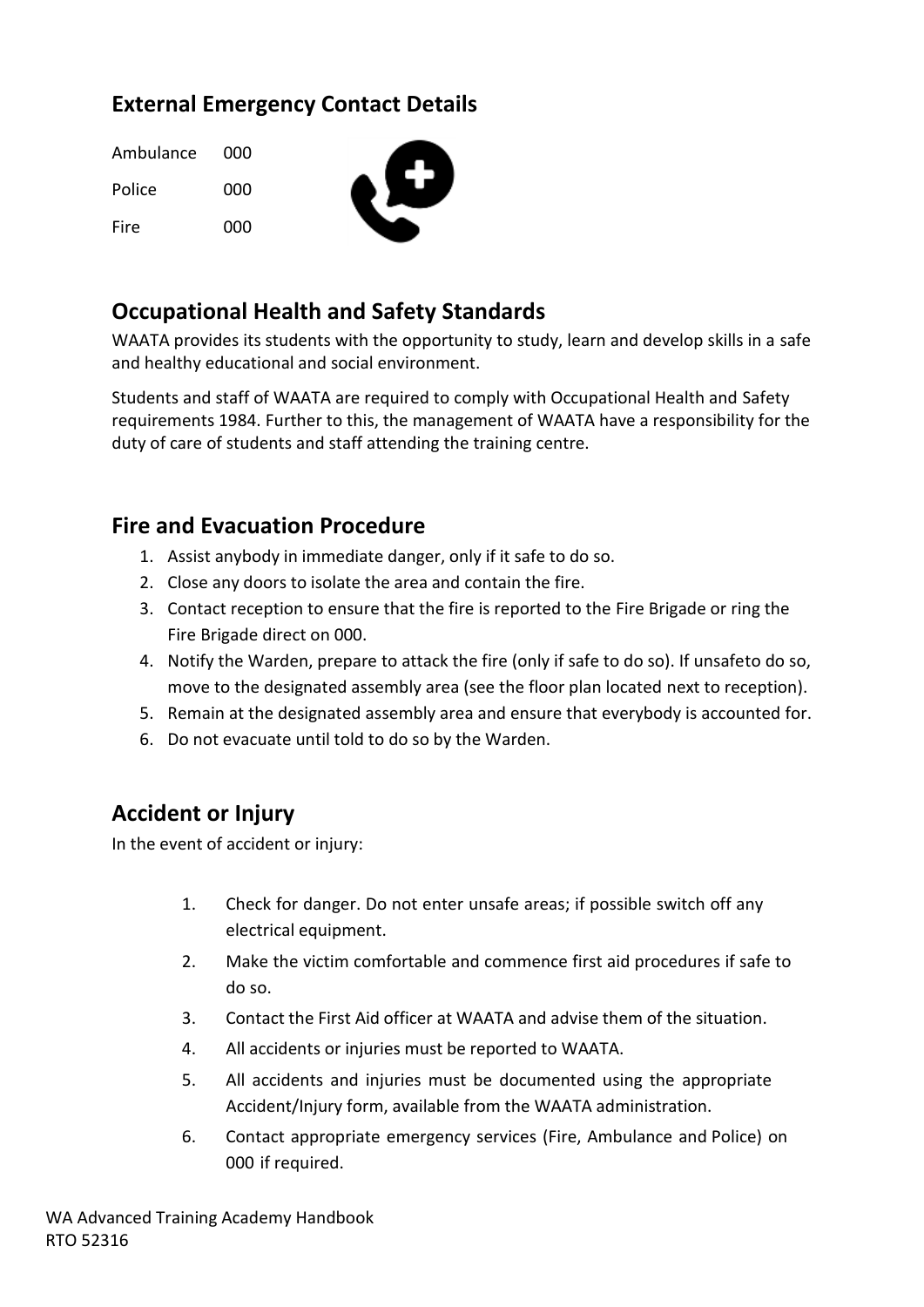# **Payment of Fees, Student Refund & Payment Policy**

A deposit is required prior to attending any training at WAATA.

We offer a number of ways to make payment these include Debit card, Credit card (master card, visa, AMEX fees apply of 2.5%), PayPal, Stripe, BSB and ACC. Unfortunately we do not have after pay or zip pay but we are looking into this for the future.

Currently we only offer the secure options of Credit Card Payments (both MasterCard and Visa) and PayPal.

The full fee for the particular course must be paid before the course commences.



The client shall pay for all costs actually incurred by WA Advanced Training Academy in the recovery of any monies owed under this Agreement including recovery agent costs, repossession costs, location search costs, process server costs and solicitor costs on a solicitor/client basis.

Payment of all fees should be in Australian dollars.

#### **Payment Plans**

We do offer pay by instalments, however this will need to be completed before the course commences to ensure we collect full payment.

We do offer payment plans, we will require you to complete a direct debit form and pay a 25% deposit of the course cost upon booking and the remaining will be debited from the nominated account weekly/fortnightly at a minimum of \$50.00 or monthly at a minimum of \$100.00.

## **Refund**

No refund of the fee is given once the course has commenced or 3 working days' notice is not given to WAATA by the student of their cancellation.

All cancellations will incur a minimum \$100.00 fee if not given 1 working day prior to the course commencement date.

A deposit must be paid for all bookings to be honoured.

Price of full course excluding the WorkSafe fee will be payable if cancelled on the day or without notice being supplied, at the discretion of management.

## **RTO Closure or Ceases to Deliver Agreed Service**

If for any reason WAATA ceases to deliver an agreed service or closes permanently any deposit paid by a student will be refunded in full.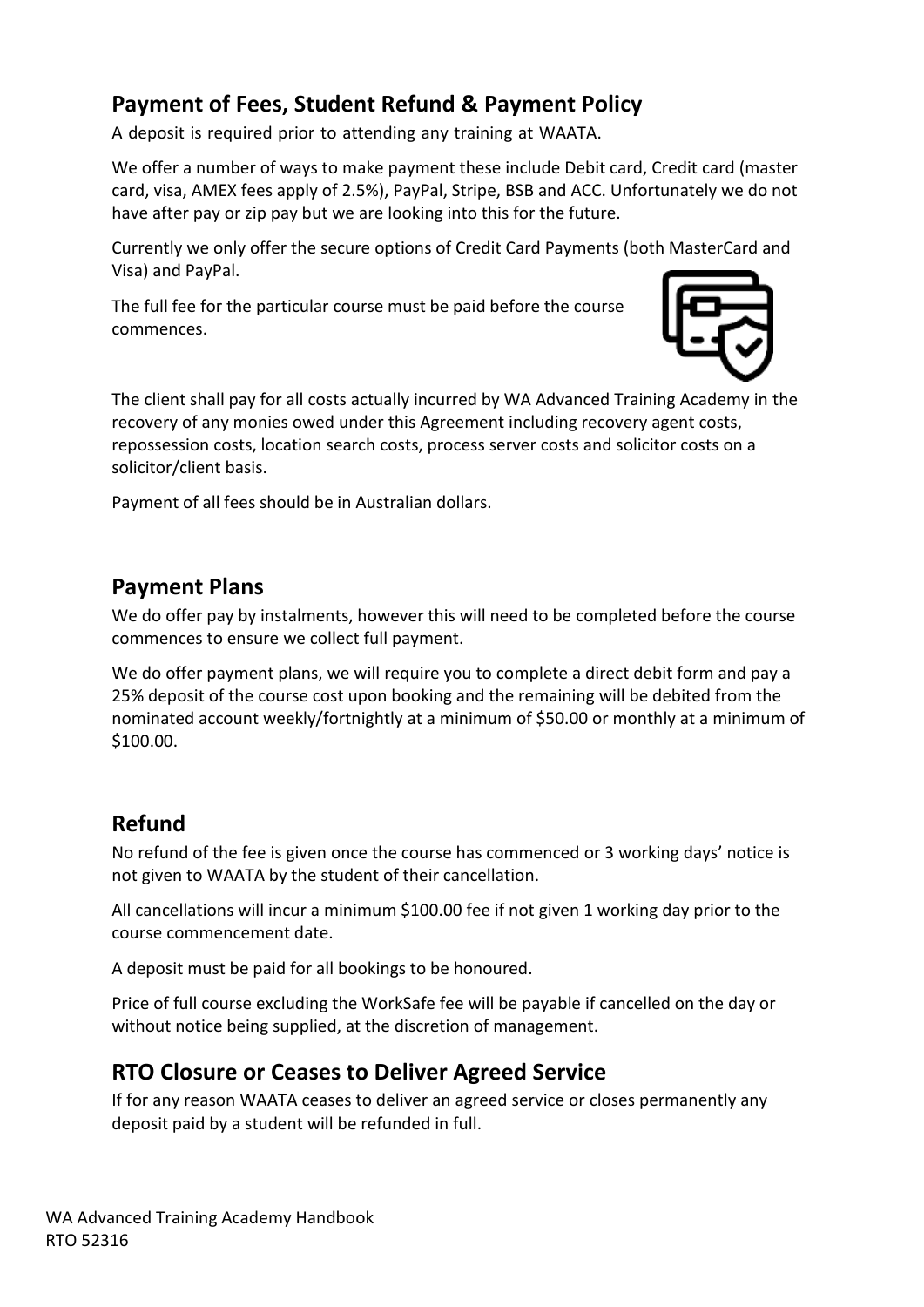## **Dress Standard**

Students are required to bring the following with them on the first day of the course;

- Closed in shoes or boots for classroom activities.
- Steel cap boots for practical activities.
- Hi Vis vest (we can supply one if needed).
- Hard Hat (we can supply one if needed).
- Long pants must be worn.
- Wet weather gear in winter.

## **Cancellation/Re-scheduling of Courses**

WAATA reserves the right to cancel or reschedule a course.

In the event of cancellationby WAATA, all monies paid by the student, or their agent, in advance will be refunded. In the event of a course being rescheduled, if the new date is unacceptable to the student all monies paid to WAATA in advance of the date of cancellation will be refunded.

## **Content of Courses**

The student acknowledges that WAATA is entitled to change the content of the course in which the student is enrolled at any time, allowing for new units of competency to be introduced and inappropriate units of competency to be deleted.

# **Student Acknowledgement of Terms and Conditions as Outlined in the Student Handbook**

The student agrees to have read and understood all the terms and condition described in the WAATA Student Handbook. By accepting, the student acknowledges that he/she has read and understood the Student Handbook and its contents.